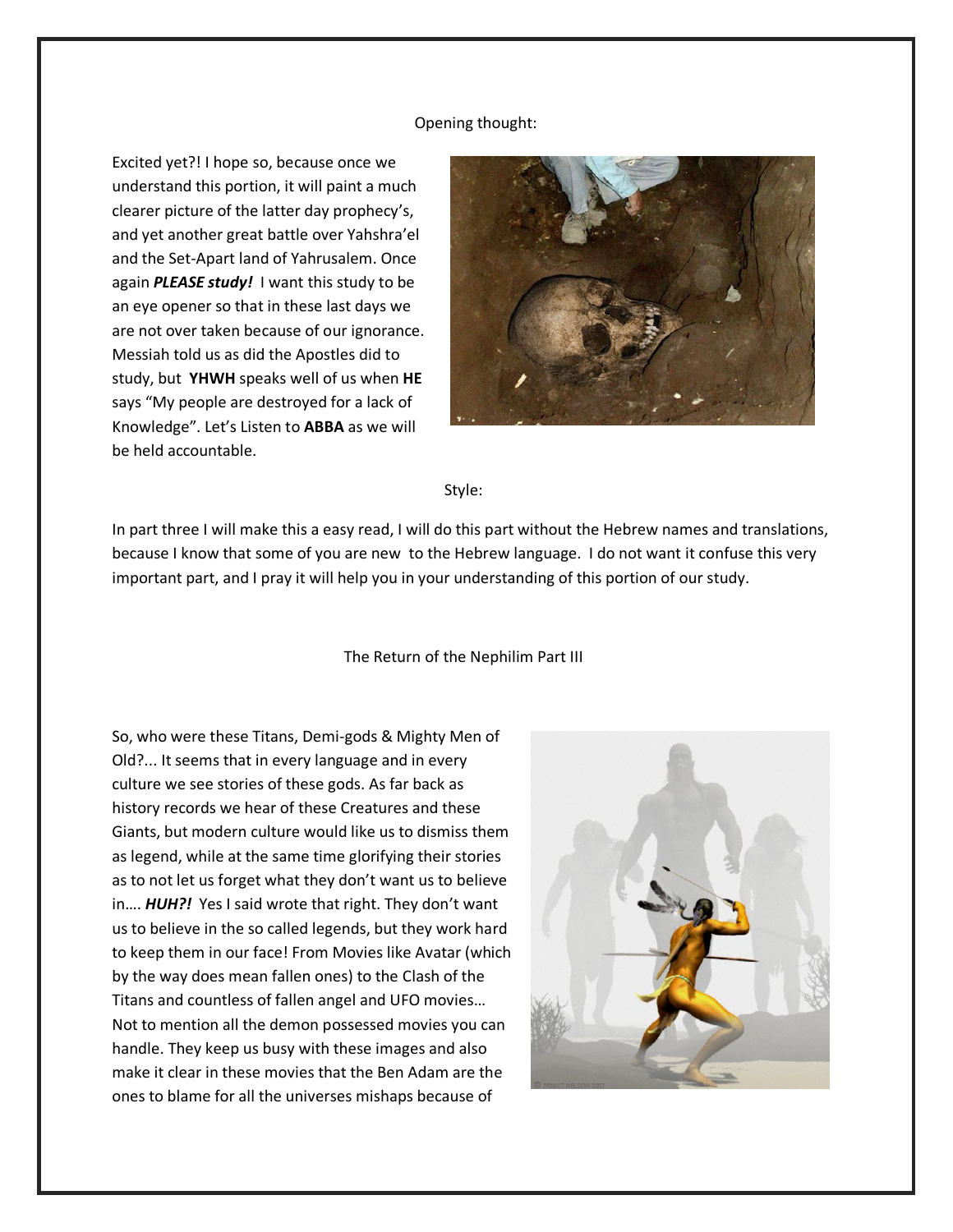

their lusts for power, wealth and technology. Hmm… sounds like a classic case of bait and switch to me! Also I think THE POWERS THAT BE are doing a great job of not accurately reporting there history in our history books, but they do excellent job with truth telling when they can invade your eye, ear and mind gates when they take your \$30 and have your undivided trans like attention at the theaters… (but I'll save that for another study)!

But let's talk about American History here for a second.

 For example, one of the all time American Greats is a man by the name of Buffalo Bill, who's real name was William Cody. In a 1920 auto biography he wrote…

"While we were standing in the sand hills, scouting the Niobrara country, the Pawnee Indians brought into the camp some very large bones. One of which the surgeon of the expedition pronounces to be the thigh bone of a human being. The Indians said those bones were a race of people long ago had lived in the country. They said these people were three times the size of a man of the present day, that they were so swift and strong that they could run by the side of a buffalo and taking the animal in one arm could tear a leg and eat it as they ran". Colonel WmF Cody 1920.



Hard to believe you say?!... Just remember we are the

Believers in Scripture… If we can't accept truths like this, how do we begin to minister to people regarding the truth of scripture? Now I'm saying to believe in these thing because the scriptures to are hard to believe, but what I am saying is to please look at all the parallels as we see this over and over in every culture in History.

That Particular story reminds me of 1st Samuel 5-6 and what we see it said of Goliath when speaking of this sequence in the Jewish Midrash, it claims he tossed the Ark of the covenant over his shoulder with one arm. ( *NOTE:\**Read facts about the Ark of the Covenant and you will see it's weight was equal to a small car).

Now let's go back to *History* and let's see how it's seems as if some are distorting it for reasons deeper then we're led to believe. Since we already speaking of Indians… *FACT:* do you know that the real reason they lift there arms when they met new people?... let me recreate the scenario : Remember in the movies when the cowboy and the Indians would  $1<sup>st</sup>$  meet and the Indian raised his arm and said How or Hi?…. "*LIES"!!! First of all* the Indians were not the only ones doing this! *Secon,* the reason why they did it was to see if the person had *S***ix** fingers! That's right… I said *SIX Fingers!* Sounds like scripture huh?... Didn't Goliath have six fingers and six toes. Well if you know History, all of Goliaths brothers who were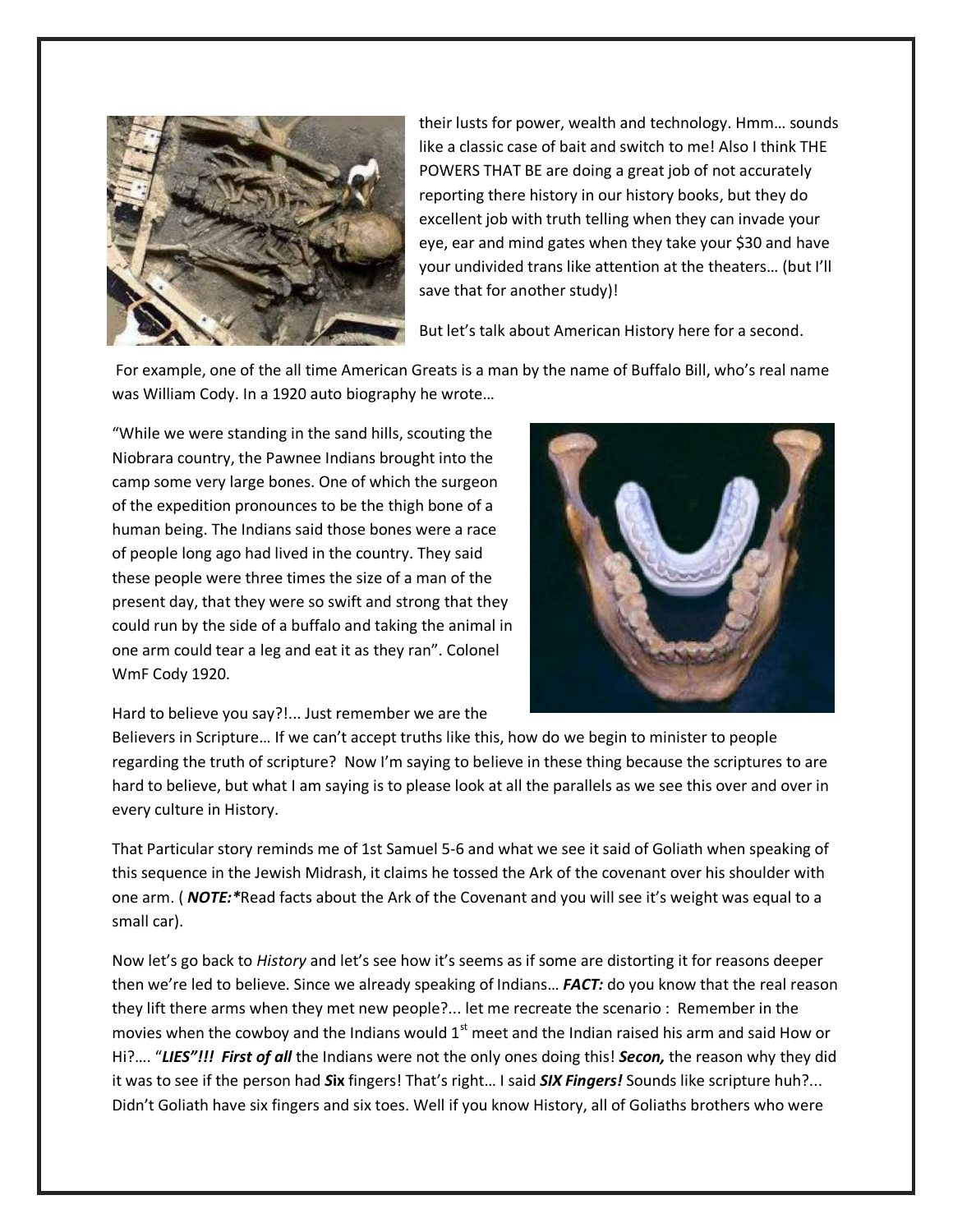Giants as well had Six Fingers and Six toes… As a Matter of fact so did OG King of Bashan who's bed is reported to have 16 feet long by 8 ft wide. Also the RAPHAIM ( which by the way means the walking Dead, who happened to be Giants.) More on that later… But they had six fingers and six toes… the EMIM, HORIM, ZAMSUMMIM and the ANAKIM *All had six fingers and six toes!* 



*(HINT): For all you Scripture Scholars… Aren't these same GIANTS who Joshua failed to destroy when YHWH told him to kill every man, woman and child?! (We will return to that topic later)!* 

*Also: Isn't it funny that funny that the Avatar Giants in the Movie recently released also had six fingers & six toes?.. Coincidence?... NOT!!!... lol* 

In our First two studies, we have learned by the witness of more than two or three places in scriptures that the fallen Angels tried to interrupt **YHWH's** plan for salvation by infiltrating His chosen seed. In Genesis 6:4 It says, they "The Nephilim" *were in the earth in those days and also after that. I say AGAIN… (And also after that.)* The Nephilim were not eradicated from earth because of the flood.

Scriptures hints to us that the wife of Ham was from this Nephilim line. We see evidence of this when we study his grandson **NIMROD. NIMROD** had these physical characteristics and was literally the 1<sup>st</sup> world Dictator and tried to build a Tower that would reach the heavens to that he could do battle with **YHWH**. *( I will show you later on it was far more than just a tower.)* 

*NIMROD's* Central command of his Kingdom was located in Babylon or modern day Iraq. This is the same place being made famous today by a man name of Alaxander Stichen who is a scholar and professional historian of the Sumerian culture. He is resp*onsibl*e for the rise of interest in the Sumerian culture and Books on the *ANNUNAKI* and the return of planet *NIBIRU*.

 Well in case you didn't know this Sumerian history dates back to *NIMRODS* time. Stichen one of the world's leading linguist in the ancient Sumerian writings tells us in the Sumerian texts that they were Giants in the earth who were known as the gods. They were called *ANNUNAKI.* 

*ANNUNAKI* are of those who from Heaven to earth came. They were supper giants who taught men all sorts of technology. If we pay

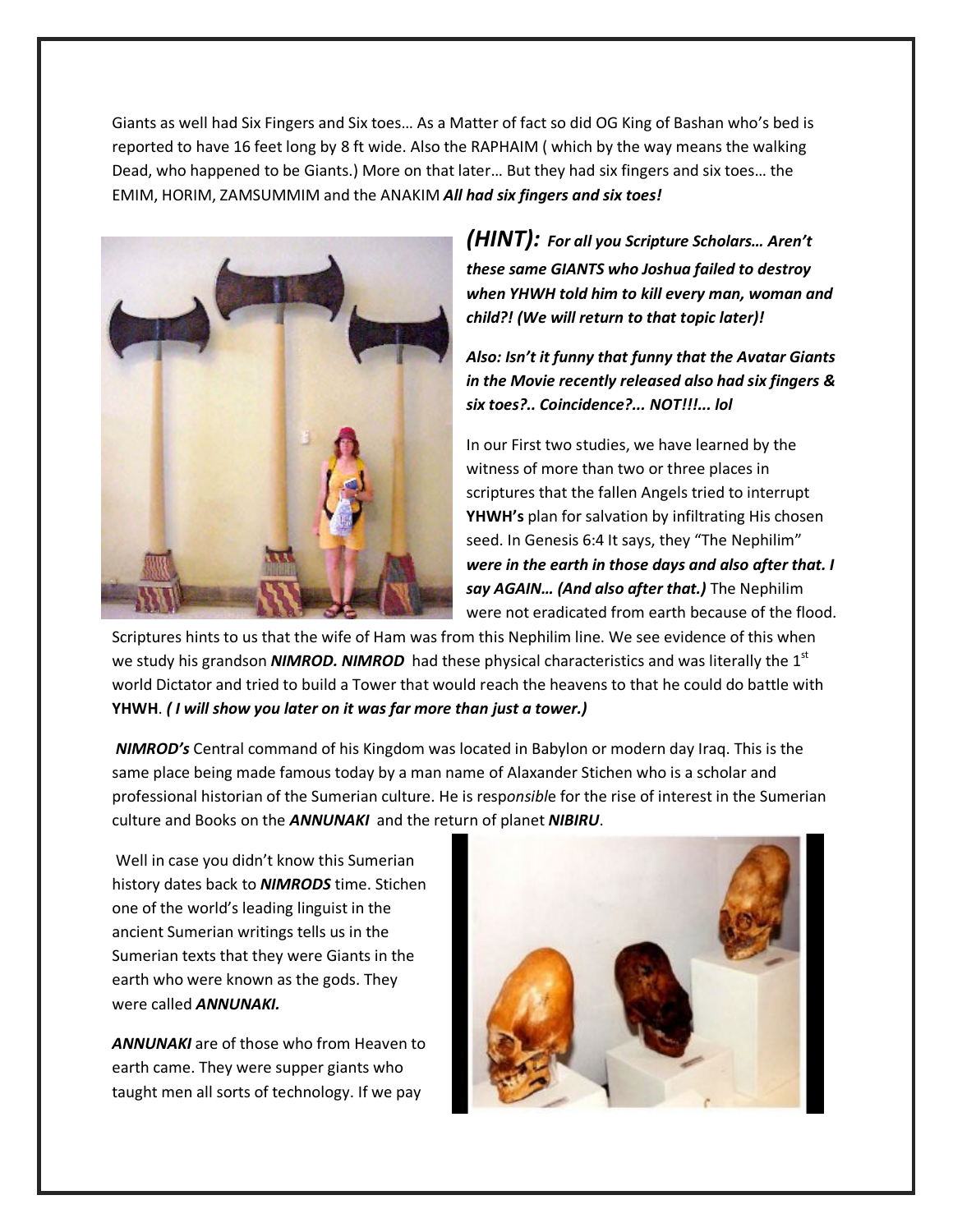close attention to thier history we see no difference in what scripture shows us, but we have know what we're looking for!

*NIMROD* himself was doing and building, and teaching men all sort of technology. *NOTE:* Don't think for one second nimrod was a dumb old cave man like the world of science wants us to believe. *NIMROD had every intention of building a tower that would reach heaven! (but more on that later!)* We see everything that History claims is found in the pages of Scripture. Too often other documents take the credit of what Scripture already spoke of, as if the Scripture did not mention it. If we read the BOOK of Enoch, which I believe should rightly be in scripture. We see Enoch speaking of all this in great detail. Enoch not only describes who these *ANNUNAKI a.k.a Fallen Angels* were, but goes on to say why they did what they did. As a matter of fact I believe Enoch fills in the gaps of the Genesis account better than any other ancient text. It should also be noted Enoch lived very near to where the History of *ANNUNAKI*  took place.

*Back to NIMROD!:* If we look at the History of where all Pagan Practices and the origin of most of these stories of the mighty gods come from, we will note that it mostly all stems from the history and life of *NIMROD & his Ancestors.* Stories of deities like the Egyptian god HORUS and RA,& the of the Babylonian gods such as Gilgemesh are all stories of *NIMROD* himself.. If the stories of the gods were not being



attributed to *NIMROD himself* they were stories of either his ancestors *OR* his off-spring . *(NOTE: origin of the trinity teaching and the mother of god teachings can be traced back to NIMROD as* well*, but we will come back to that LATER!)* Everything from The gods, the Titans, the Mighty ones of old, were attributed to *NIMROD,* his ancestors and his descendents. We also can attribute the Pagan Practices of the Spring & Winter Solstice and the Christmas tree and Ishtar aka Easter to *NIMROD* as well. Also almost every modern Middle Eastern and Asian Occult practice including the Roman/Greek Pagan Practices found in Christianity can be attributed to *NIMROD* as well. So the More we uncover *NIMROD,*  we see more than just a wanna be World Dictator as stated in Genesis chapter 11, we see a World Dictator who is a type of Anti- MeshiYaH a.k.a Anti Christ for those of you not familiar with the term MeshiYaH. And isn't it funny that he just so happens to be of *NEPHILIM origin?*...Hmm… Is your brain going into overtime yet?...lol

Please understand that the same issues we had in the past are the very same issues we're still dealing with Today because of our disobedience to our **ABBA.** All of these religions, occult practices and so called legends (I say so called because these Titans did exists.) all stem from a group of beings who's origins were of the fallen Angel's. ( *More on that later!)*